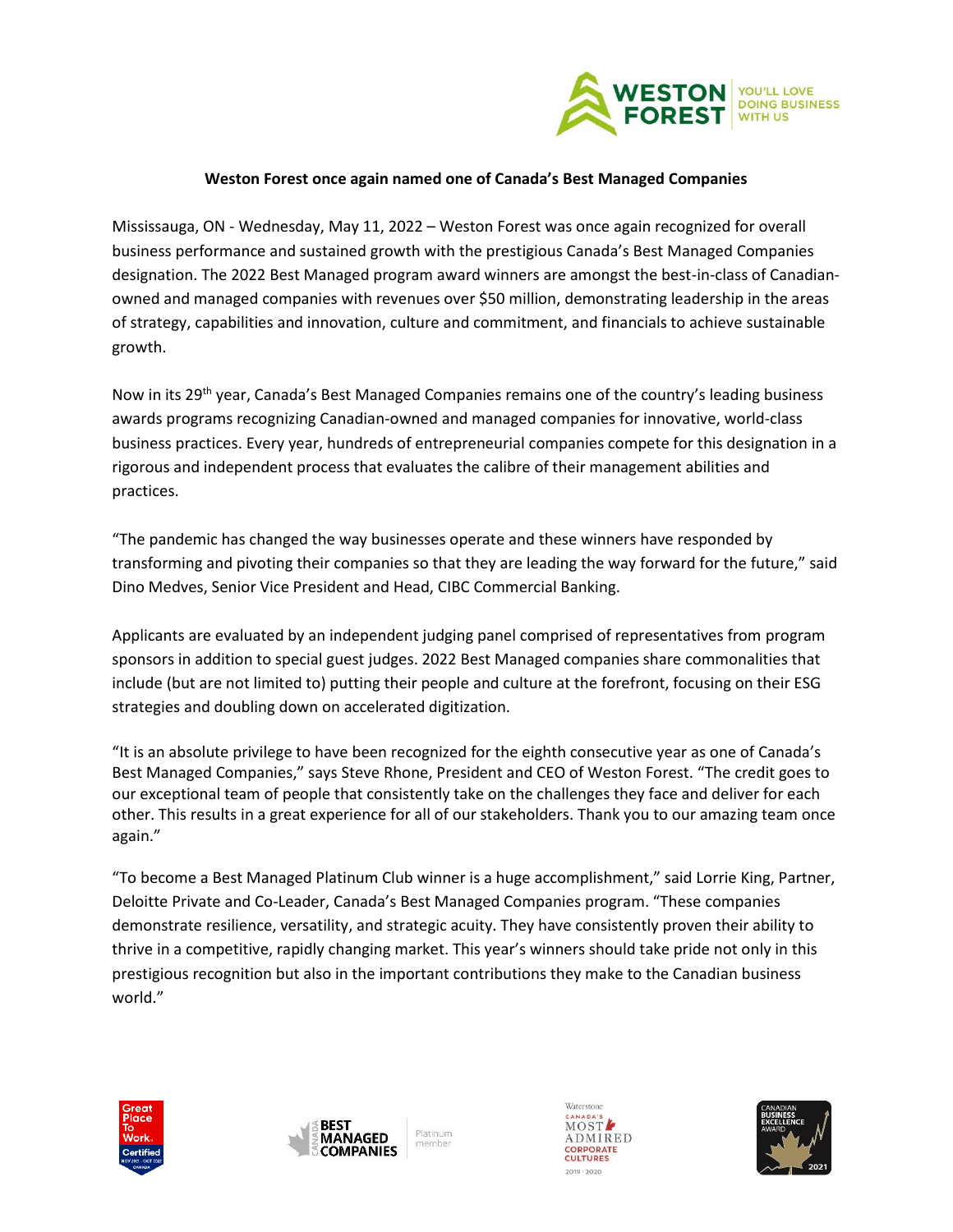

2022 winners of the Canada's Best Managed Companies award will be honoured at galas across the country. The Best Managed virtual symposium will address leading-edge business issues that are key to the success of today's business leaders. The Best Managed program is sponsored by Deloitte Private, CIBC, The Globe and Mail, Salesforce, and TMX Group.

## **About Canada's Best Managed Companies**

Canada's Best Managed Companies continues to be the mark of excellence for Canadian-owned and managed companies with revenues over \$50 million. Every year since the launch of the program in 1993, hundreds of entrepreneurial companies have competed for this designation in a rigorous and independent process that evaluates their management skills and practices. The awards are granted on four levels:

1) Canada's Best Managed Companies new winner (one of the new winners selected each year);

2) Canada's Best Managed Companies winner (award recipients that have re-applied and successfully retained their Best Managed designation for two additional years, subject to annual operational and financial review);

3) Gold Standard winner (after three consecutive years of maintaining their Best Managed status, these winners have demonstrated their commitment to the program and successfully retained their award for 4 -6 consecutive years);

4) Platinum Club member (winners that have maintained their Best Managed status for seven years or more).

Program sponsors are Deloitte Private, CIBC, The Globe and Mail, Salesforce and TMX Group. For more information, visi[t www.bestmanagedcompanies.ca.](http://www.bestmanagedcompanies.ca/)

## **About Weston Forest**

Weston Forest is a leading distributor and remanufacturer of softwood & hardwood lumber and specialty panel products, serving North America's industrial and construction sectors. Weston's remanufacturing and inventory management services help customers create specified crating, packaging, pallets and boxes, and other niche wood products that are essential for the production or shipment of Industrial goods. The company's logistics and just-in-time fulfilment capabilities support truss manufacturing, framing, lagging & shoring, concrete forming and other processes that are crucial to commercial and residential construction and large infrastructure projects.

Weston Forest originated as a family business in 1953. Today we are a vital and dynamic organization, repeatedly recognized by Deloitte as one of *Canada's Best Managed Companies*, recipient of the *Canadian Business Excellence Awards for Private Businesses*, and winner of Waterstone *Canada's Most Admired Corporate Cultures* Award. Weston Forest is certified as a *Great Place to Work®*!

Platinum

member